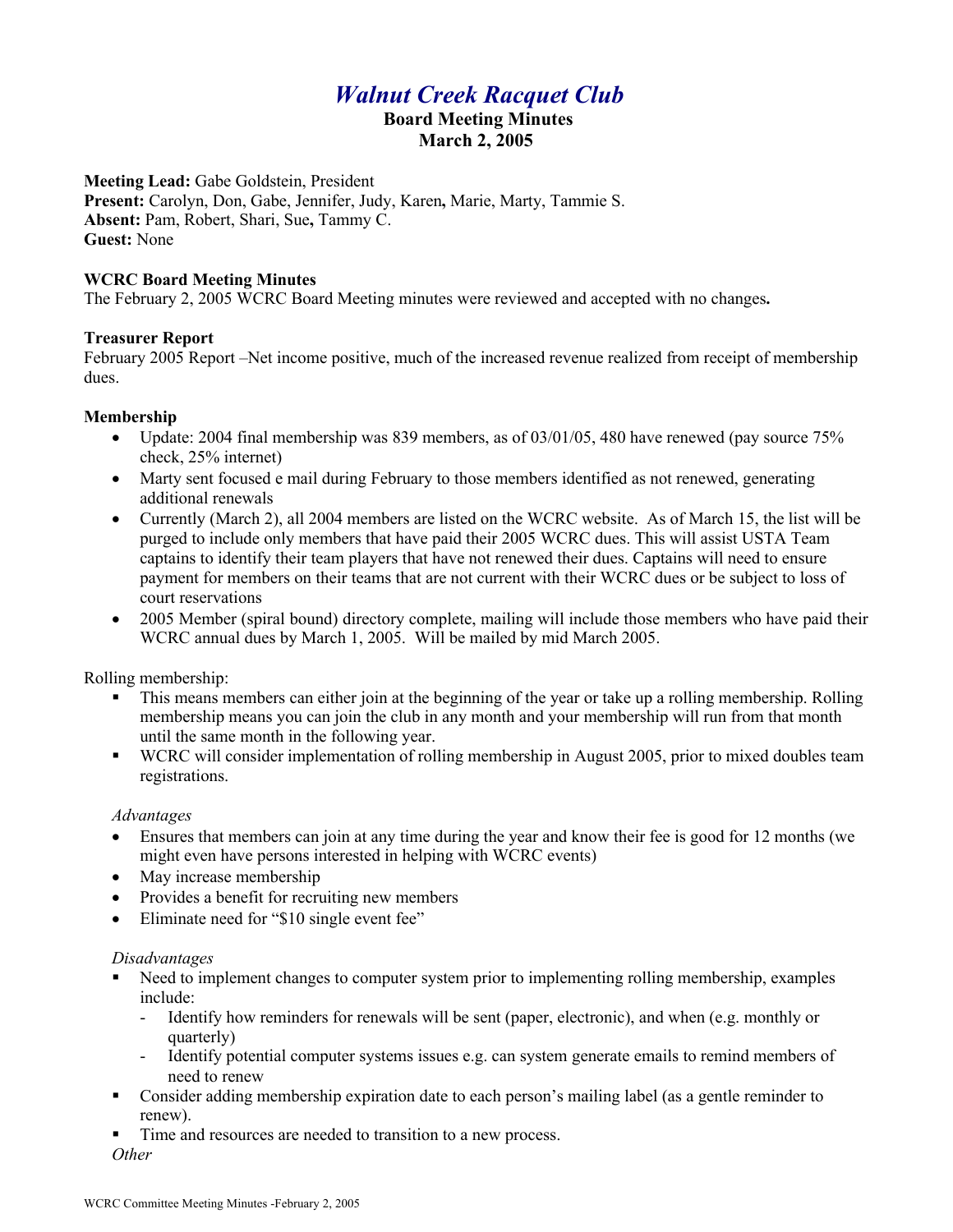§ Timing of income from membership will change (unsure of this impact at this point).

Follow Up: Discussion of rolling membership to continue at the April meeting. Group needs to continue to identify tasks that need to be completed prior to implementation.

# **Leagues**

*USTA Update*

- Judy identified that one WCRC Super Senior Team is currently not included on the USTA website (due to error in the title of team; WCTC versus WCRC). This will be corrected.
- There are 17 WCRC teams, and 3 Super Senior teams (relatively consistent with numbers of teams in prior years)
- Captains meeting to be held shortly after USTA determines team scheduling (mid-March)
- Judy to notify captains of date and place for Captains meeting (email)
- Don to run captains meeting (likely at Heather)

# *Playoffs for Winter League*

- Dates April 8-10, Bob Walgren to run tournament
- Flights with lots of teams will need to start play on Friday night

## *Other Discussion*

A question was asked to clarify why WCRC rules are inconsistent with rules that apply to other Walnut Creek recreational activities e.g. Walnut Creek Volleyball teams with at least 40% Walnut Creek residents have first priority to sign up for league courts. Answer was that would be too hard to monitor, and that to do so might result in some captains only signing up Walnut Creek members until after courts were assigned.

Suggest publication of dates for WCRC team playoffs (winter league) in the newsletter and/or post on the bulletin board at the courts.

Completed activities:

- Solicited feedback during February on Captains Rules (Frequently Asked Questions), and are included on website
- Included information that directs members wanting to join a USTA team to the USTA NORCAL website.

## Follow Up:

Judy to ask Gerry Brown to include dates and times for WCRC teams that are scheduled to have playoff matches in the Newsletter or on the club bulletin board.

## **Upcoming Events**

*Tournaments*

- St. Patrick's Day Tournament sign-up in process
- Calcutta: Jennifer in charge, party at Shadelands on May  $6<sup>th</sup>$ , tournament on May  $7<sup>th</sup>$

#### *Other*

- Summer Singles leagues to be coordinated by Tammy C.
- Contra Costa Tennis Association League- Kent will not be running this in 2005, Kent will follow-up with other members (suggested by Gabe) to see if they want to be in charge of this during the summer.
- River Middle School Gift WCRC to provide a battery operated ball machine to this junior high school (Gabe to coordinate purchase, Jennifer to identify how to publicize)

## Follow Up:

- Jennifer to submit Valentines Day Tournament write-up to Tammie
- Jennifer and Tammie S. to work on Calcutta tournament write for the newsletter
- Tammy C. and Tammie S. to work on Singles Summer League write up for the newsletter